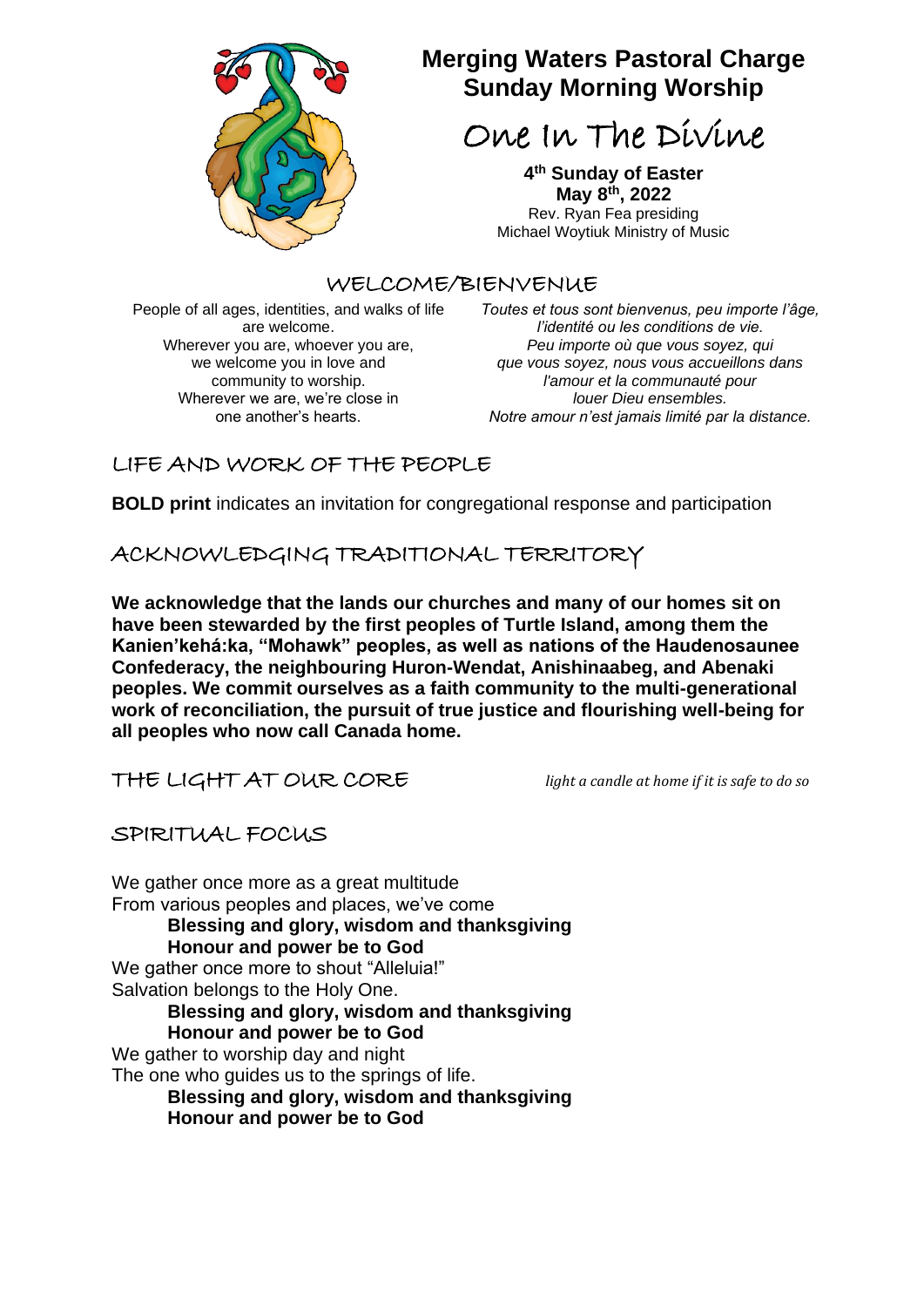**Like a healing stream in a barren desert, Spirit water bringing life to dusty earth, God is trickling through our lives as in a dream unfolding, promising revival and rebirth... like a healing stream.**

**Like a gentle rain on a thirsty garden, Spirit water come to nourish tiny seed, God is bubbling through the soil to coax a new creation, yearning for an end to want and need... like a gentle rain.**

**Like a river strong with a restless current, Spirit water rushing on to distant shore, God is Carving out a channel in a new direction, calling for an end to hate and war... like a river strong.**

**Like a mighty sea reaching far horizons, Spirit water with a love both deep and wide, God is working in our hearts to shape a new tomorrow: God will always challenge and provide! Like a mighty sea, like a river strong, like a gentle rain, like a healing stream.**

## PRAYER OF APPROACH

**Holy Healing One, Righteous Restorer— We come as standard-bearers of your love, offering our disconnected lives in return for your unity. May we know you in this place, not as lone individuals but as faithful fragments seeking to be made whole again. Amen.**

### SCRIPTURE John 10:22-30

At that time the Festival of the Dedication took place in Jerusalem. It was winter, and Jesus was walking in the temple, in the portico of Solomon. So the people gathered around him and said to him,

### **"How long will you keep us in suspense? If you are the Messiah, tell us plainly."**

Jesus answered, "I have told you, and you do not believe. The works that I do in my Creator's name testify to me; but you do not believe, because you do not belong to my sheep. My sheep hear my voice. I know them, and they follow me. I give them eternal life, and they will never perish. No one will snatch them out of my hand. What my God and your God has given me is greater than all else, and no one can snatch it out of God's hand. The Divine and I are one."

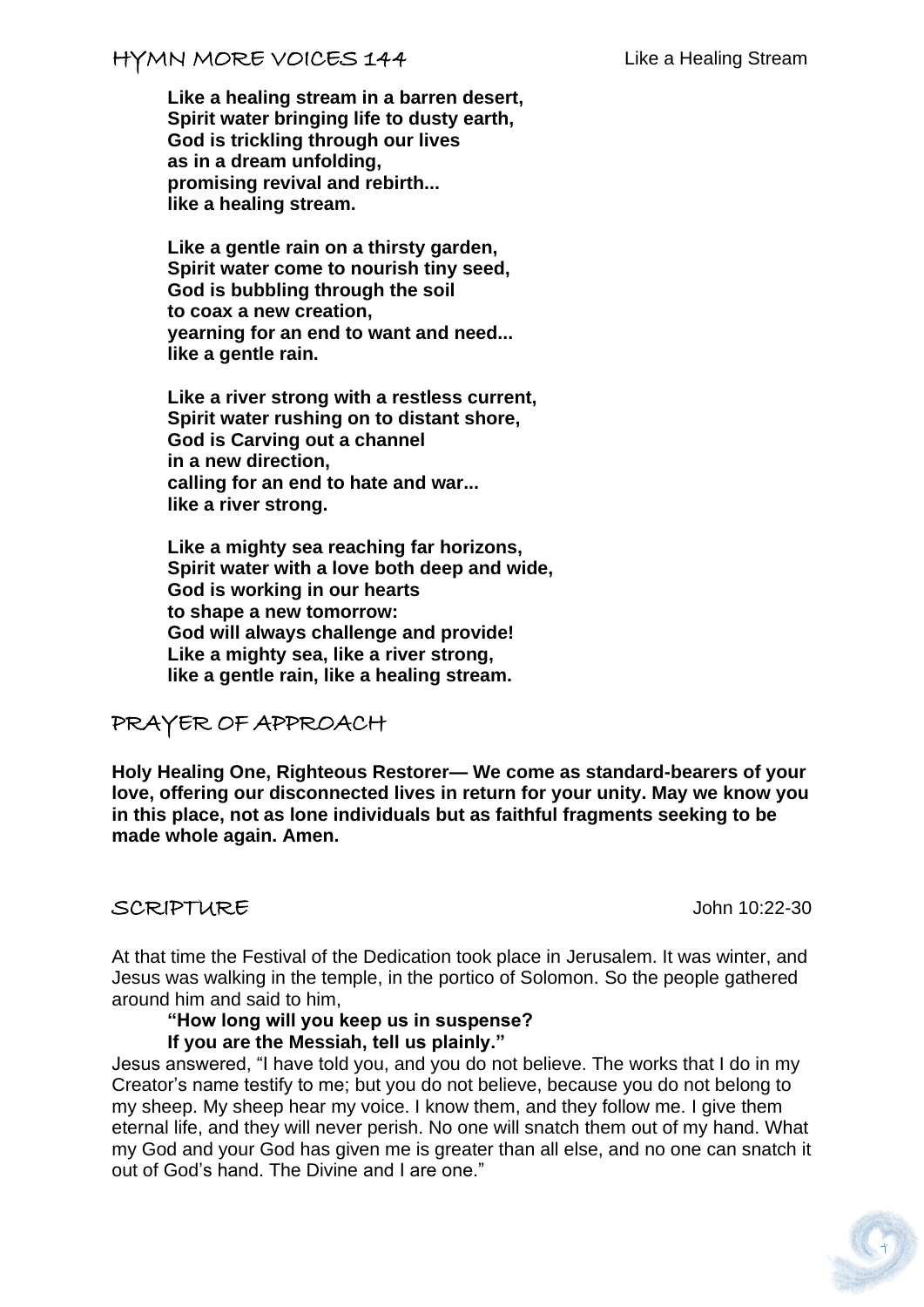## HYMN VOICES UNITED 113 Shall We Gather At The River

**Shall we gather at the river, where bright angel feet have trod; with its crystal tide forever flowing by the throne of God?**

*Refrain:*

**Yes, we'll gather at the river, the beautiful, the beautiful river; gather with the saints at the river that flows by the throne of God.**

**Ere we reach the shining river, lay we every burden down; grace our spirits will deliver, and provide a robe and crown.** *R*

**Soon we'll reach the shining river, soon our pilgrimage will cease, soon our happy hearts will quiver with the melody of peace.** *R*

# APPLICATION FOR TODAY CONSUMING THE Divine

OFFERING *We offer our prayer, time, talent, reflections, and resources*

*If you are not on pre-authorised [remittance \(PAR\)](http://mergingwaters.ca/mt-content/uploads/2020/03/form_par-authorization.pdf) and want to continue to support Merging Waters please click these links, or those provided on the site to give to: [Union Church](https://www.canadahelps.org/en/charities/union-church-ste-anne-de-bellevue/) or [Beaurepaire United](https://www.canadahelps.org/en/charities/beaurepaire-united-church/) through [CanadaHelps.org](http://www.canadahelps.org/)*

MUSICAL OFFERING The Lord Is My Shepherd

 Psalm 23, melody by Jessie Irvine arranged by Michael Woytiuk

PRAYER OF DEDICATION

**We dedicate these gifts that have been shared for the fortification of the beloved community. Let these gifts do justice in the world. Let them be a sign of our belief in the God who saves, heals, and sets free. Let these gifts, and the works of our hands and feet, be a blessing to all in need.**

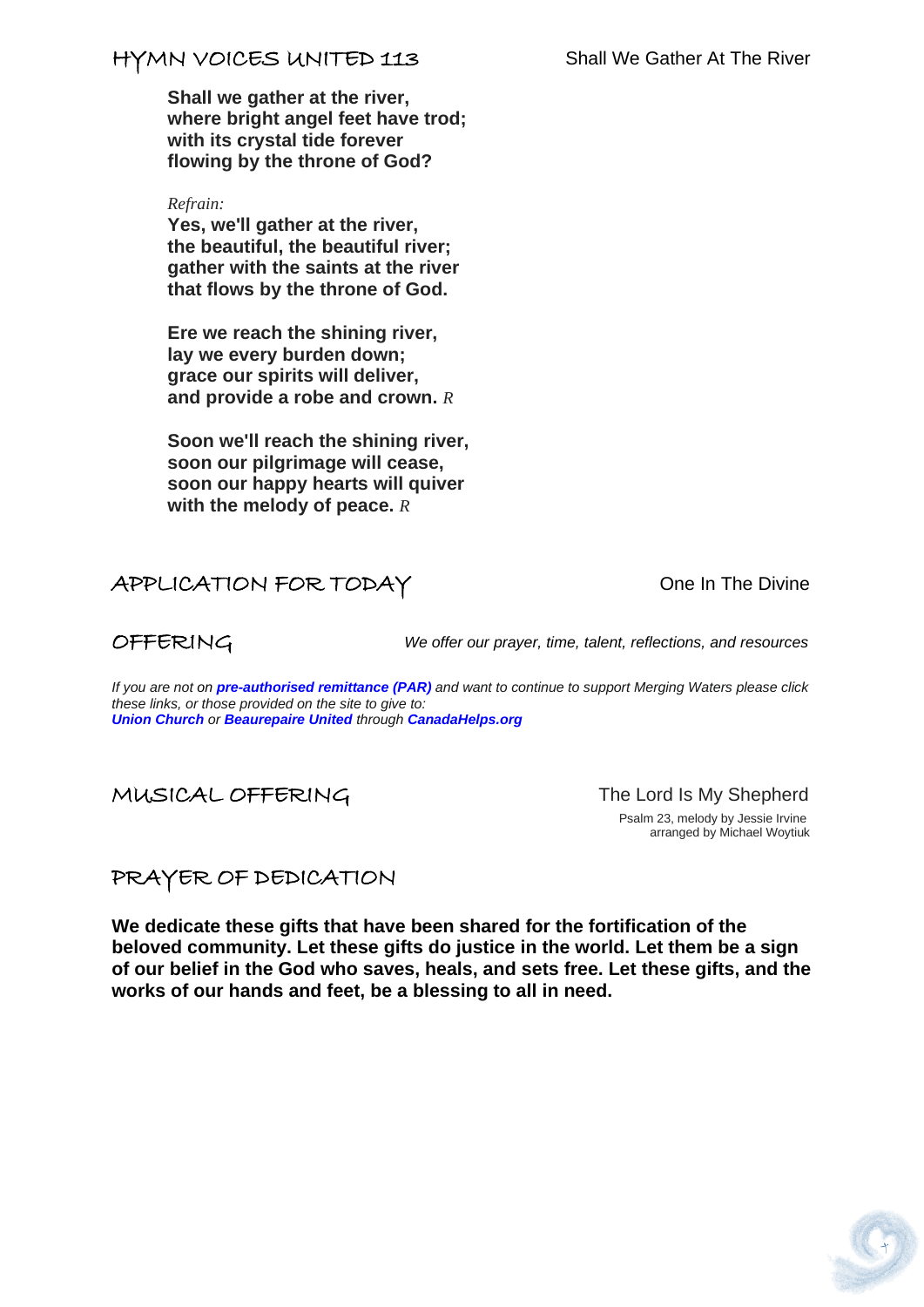## PRAYERS OF JOY AND CONCERN

### THE LORD'S PRAYER

**Our Father/Mother/Creator, in heaven, holy is your name. Your kingdom come, Your will be done on Earth as it is in heaven. Give us this day our daily bread; and forgive us our trespasses, as we forgive those who trespass against us. And lead us not into temptation, but deliver us from evil. For yours is the kingdom, and the power, and the glory, for ever and ever. Amen**

### HYMN VOICES UNITED 380 She Comes Sailing On The Wind

*Refrain:*

**She comes sailing on the wind, her wings flashing in the sun; on a journey just begun, she flies on. And in the passage of her flight, her song rings out through the night, full of laughter, full of light, she flies on.**

**Silent waters rocking on the morning of our birth, like an empty cradle waiting to be filled. And from the heart of God the Spirit moved up on the earth, like a mother breathing life into her child.**

**Many were the dreamers whose eyes were given sight when the Spirit filled their dreams with life and form. Deserts turned to gardens, broken hearts found new delight, and then down the ages still she flew on.** *R*

**To a gentle girl in Galilee, a gentle breeze she came, a whisper softly calling in the dark, the promise of a child of peace whose reign would never end, Mary sang the Spirit song within her heart.**

**Flying to the river, she waited circling high above the child now grown so full of grace. As he rose up from the water, she swept down from the sky, and she carried him away in her embrace.** *R*

**Long after the deep darkness that fell upon the world, after dawn returned in flame of rising sun, the Spirit touched the earth again, again her wings unfurled, bringing life in wind and fire as she flew on.** *R*

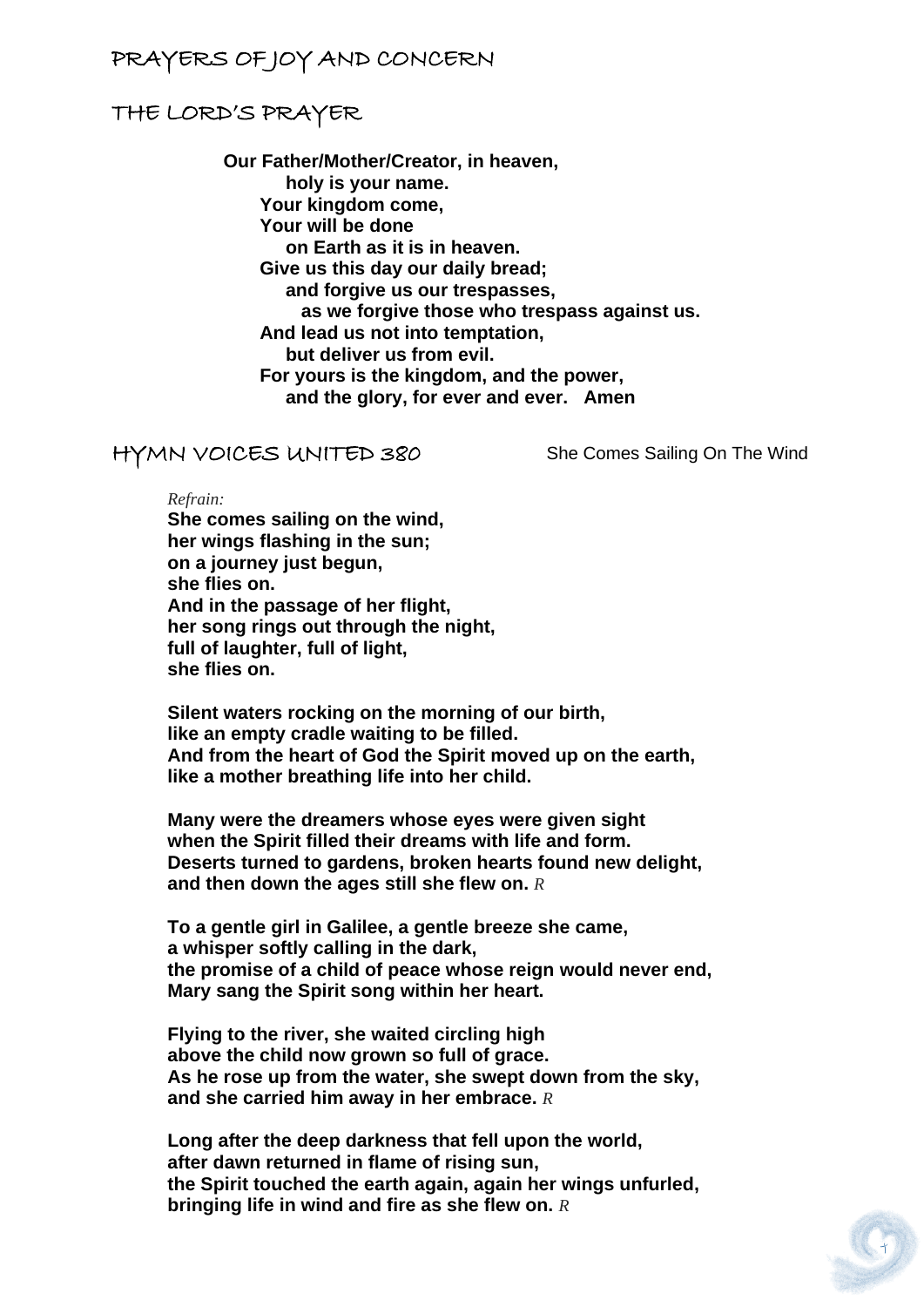MUSICAL SENDINGThe Swinging Shepherd Blues Music by Moe Koffman arranged by Brent Edstrom

*~ Thank you for joining in Worship today ~*



### **UPCOMING SERVICES at 10:30 a.m.**

| May $8th$ .            | 4 <sup>th</sup> Sunday of Easter – Onsite at 25 Fieldfare, Beaconsfield and online |
|------------------------|------------------------------------------------------------------------------------|
|                        |                                                                                    |
| May 15 <sup>th</sup> . | 5 <sup>th</sup> Sunday of Easter – Onsite at 24 Maple, Sainte-Anne and online      |
| May $22^{nd}$ .        | 6th Sunday of Easter - Onsite at 25 Fieldfare, Beaconsfield and online             |
| May 29th.              | 7 <sup>th</sup> Sunday of Easter – Onsite at 24 Maple, Sainte-Anne and online      |
|                        | Merging Waters hosts a combined worship with United Churches of the                |
|                        | West Island of Montreal and Riverside United Church                                |
|                        | This service will include the celebration of the Sacrament of Baptism              |
|                        |                                                                                    |
|                        | Please consult the website and weekly announcements for details and links          |

**[www.mergingwaters.ca/Worship-online](http://www.mergingwaters.ca/Worship-online)**

**Download the Zoom App at [zoom.us/download](file:///C:/Users/Merging%20Waters%20Rev/Downloads/past%20services/Sept%2020th%202020/zoom.us/download)**

Attributions: Bible passage from New Revised Standard Version Bible, copyright © 1989 the Division of Christian Education of the National Council of the Churches of Christ in the United States of America.

Liturgy adapted from *Believe God Service Prayers for the Fourth Sunday of Easter* written by Rev. Mia M. McClain, Associate Minister at Myers Park Baptist Church in Charlotte, NC and a member of the Southern Conference UCC. United Church of Christ. All rights Reserved. Used with permission. Hymn Reprint & Podcasting Licences: One Licence # A-730039 & CCLI Licence # 11249529